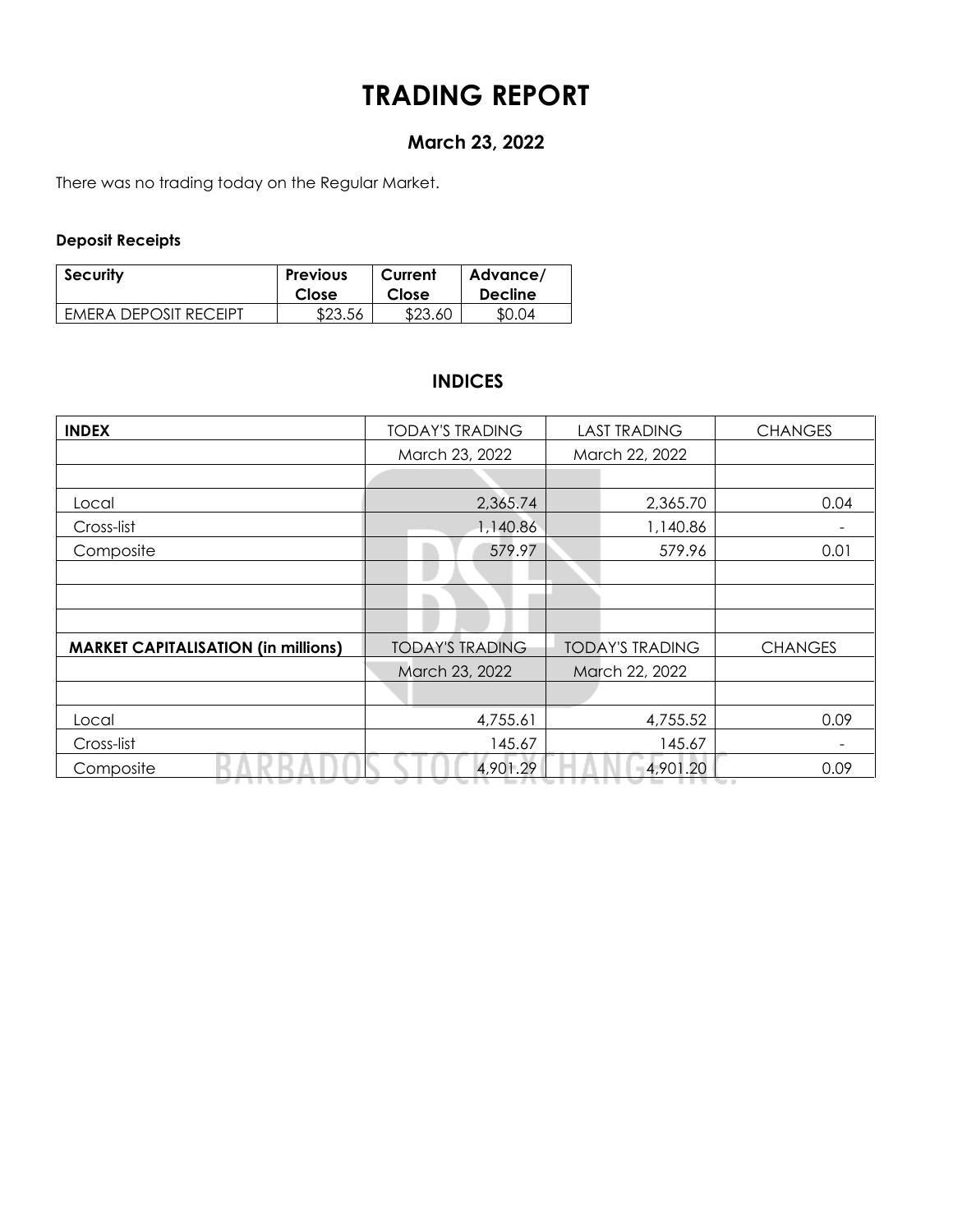### **MUTUAL FUNDS**

| <b>March 23, 2022</b>                                                                    |                                      |   |            |              |            |                             |  |  |  |
|------------------------------------------------------------------------------------------|--------------------------------------|---|------------|--------------|------------|-----------------------------|--|--|--|
| <b>ENDED</b>                                                                             | <b>NAME OF FUND</b>                  |   | <b>NAV</b> | <b>OFFER</b> | <b>BID</b> | <b>NAV</b><br><b>CHANGE</b> |  |  |  |
| 18-Mar-22                                                                                | REPUBLIC CAPITAL GROWTH FUND         | W | 1.4286     |              |            | $-0.0193$                   |  |  |  |
| 18-Mar-22                                                                                | REPUBLIC INCOME FUND                 | W | 1.2341     |              |            | 0.0010                      |  |  |  |
| 18-Mar-22                                                                                | REPUBLIC PROPERTY FUND               | W | 0.6579     |              |            | $-0.0003$                   |  |  |  |
| 18-Mar-22                                                                                | FORTRESS CARIBBEAN GROWTH FUND       | W | 7.6690     | 7.6690       | 7.6690     | 0.2522                      |  |  |  |
| 18-Mar-22                                                                                | FORTRESS HIGH INTEREST FUND - ACC.   | W | 2.0953     |              |            | $-0.0005$                   |  |  |  |
| 18-Mar-22                                                                                | FORTRESS HIGH INTEREST FUND - DIST.  | W | 1.0005     |              |            | $-0.0002$                   |  |  |  |
| 28-Feb-22                                                                                | ROYAL FIDELITY SELECT BALANCED FUND  | m | 5.9176     | 5.9176       | 5.7992     | $-0.0747$                   |  |  |  |
| 28-Feb-22                                                                                | ROYAL FIDELITY STRATEGIC GROWTH FUND | m | 1.1096     | 1.1096       | 1.0874     | $-0.0266$                   |  |  |  |
| 28-Feb-22                                                                                | ROYAL FIDELITY PREMIUM INCOME FUND   | m | 1.7090     | 1.7090       | 1.6748     | 0.0010                      |  |  |  |
| 18-Mar-22                                                                                | SAGICOR GLOBAL BALANCED FUND         | W | 2.92       |              |            | 0.04                        |  |  |  |
| 18-Mar-22                                                                                | SAGICOR SELECT GROWTH FUND           | W | 1.76       |              |            | 0.04                        |  |  |  |
| SAGICOR PREFERRED INCOME FUND<br>18-Mar-22                                               |                                      |   | 0.96       |              |            | 0.00                        |  |  |  |
| * Indicates the Fund is currently ex-div   ^ Indicates the Fund values have been revised |                                      |   |            |              |            |                             |  |  |  |

NOTES: QUOTATIONS AND NET ASSET VALUE PER SHARE ARE SUPPLIED BY THE FUND MANAGEMENT. THE OFFERING PRICE INCLUDES NET ASSET VALUE PLUS ENTRY COSTS.

 $m =$  monthly valuation,  $q =$  quarterly valuation,  $w =$  weekly

# **BARBADOS STOCK EXCHANGE INC.**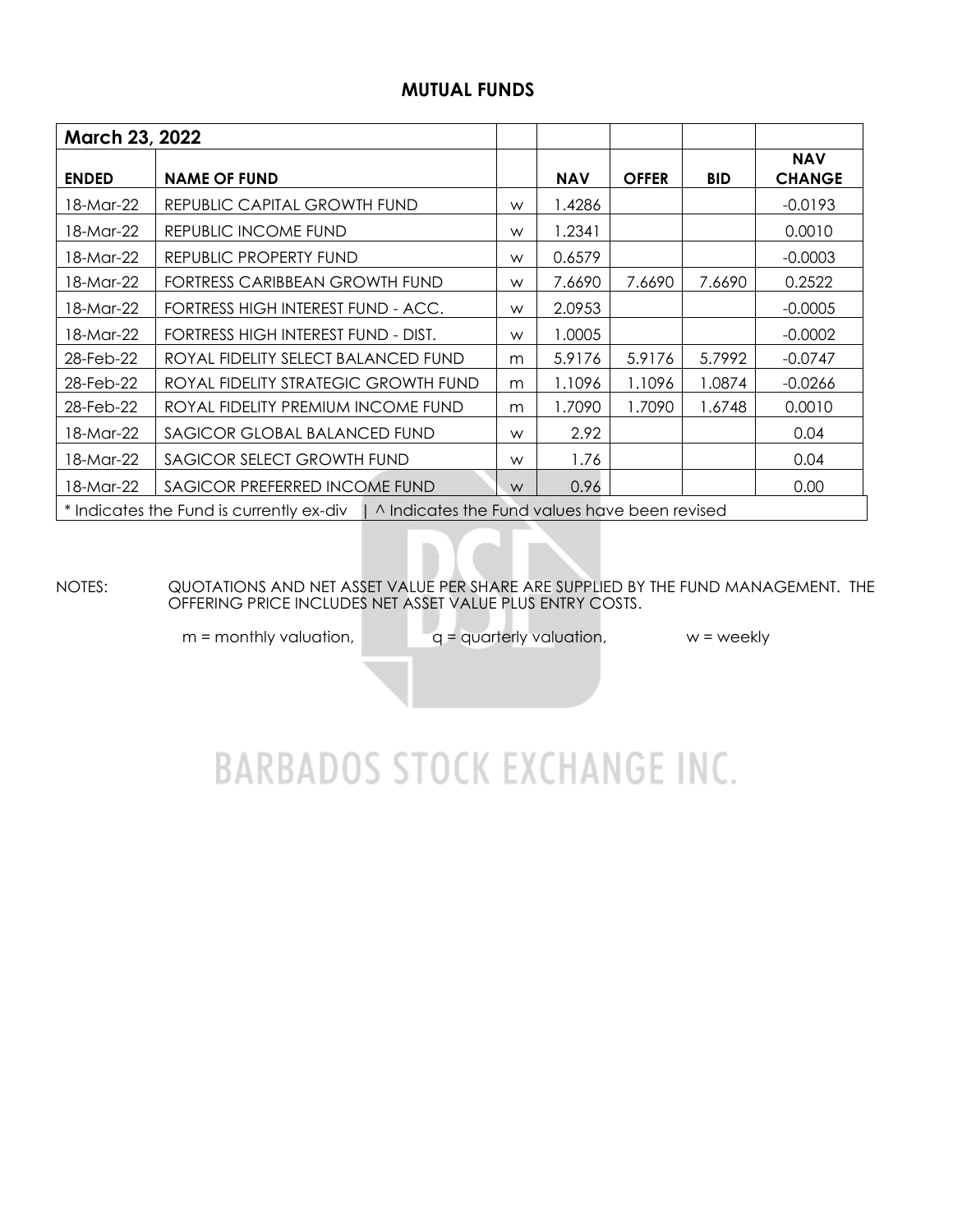## **NEWS \*\*\*\*\*\*\*\*\*\*\*\*\*\*\*\*\*\*\*\*\*\*\*\*\*\*\*\*\*\*\*\*\***

#### **ANNUAL GENERAL MEETINGS**

**Emera Deposit Receipt** – Directors have fixed March 28<sup>th</sup>, 2022, as the record date for the determination of shareholders entitled to receive notice of the Annual General Meeting of the Company which will be held on May 26th, 2022.

**Eppley Caribbean Property Fund SCC Limited –** Notice is hereby given that the Annual General Meeting of the Company scheduled to take place March 31st, 2022 has been rescheduled and now will be held **virtually** on April 6th, 2022 at 12:00 a.m. (Barbados time). The meeting will be held through the Fund's website at [www.eppleylimited.com/meeting.](http://www.eppleylimited.com/meeting)

#### **DIVIDEND NOTICES**

**FirstCaribbean International Bank** – Directors have declared a dividend of one (\$0.010) US cent per share to be paid on April 22<sup>nd</sup>, 2022, to Shareholders on record at close of business on March 21st, 2022.

#### **BSE NOTICES**

#### **COVID-19 PROCEDURAL UPDATE**

Effective **April 19th, 2021**, the offices of the Barbados Stock Exchange Inc. (BSE) and the Barbados Central Securities Depository Inc. (BCSDI) have reopened. Our office hours are **Monday** to **Friday** from **8:00 a.m.** to **4:00 p.m.**

Kindly note that mandatory digital temperature checks and hand sanitizing for all persons entering the building will be enforced. These checks will be conducted on both staff and clients alike by trained personnel. While we acknowledge that every person with fever may not be COVID-19 positive and that some individuals may present without symptoms, please note that any person with a temperature reading of 100˚ F (37.8˚ C) or over will be denied entry to conduct business within our offices.

We wish to thank you in advance for your understanding, however, we must emphasize that this is a necessary step for the protection of staff and clients alike.

## **TRADING SUSPENSION**

The **Barbados Stock Exchange Inc. (BSE)** wishes to advise that due to non-compliance with **Section 4301.1(1)** of the **Rules of the International Securities Market (ISM)** which states, *"The Exchange may suspend trading in or apply to the FSC for an order to delist a security at any time, subject to any terms and conditions it considers appropriate, if the Exchange is of the opinion that: 1) the listed issuer is in violation of the listing rules or the listing agreement"*, trading in the Common Shares of **Shri Karni Holdings Limited** will be suspended with immediate effect on **February 4th, 2022**.

The **Barbados Stock Exchange Inc. (BSE)** wishes to advise that due to non-compliance with **Section 4.01.3** and subject to **Section 3.01.5.(1)(b)** of the Rules of the Barbados Stock Exchange Inc. trading in the Common Shares of **Banks Holdings Limited** were suspended effective **December 10th, 2019**.

The **Barbados Stock Exchange Inc. (BSE)** wishes to advise that due to non-compliance with **Section 4.01.3** and subject to **Section 3.01.5.(1)(b)** of the Rules of the Barbados Stock Exchange Inc. trading in the Common Shares of **Barbados Dairy Industries Limited** were suspended effective **December 10th, 2019**.

The **Barbados Stock Exchange Inc. (BSE)** wishes to advise that to facilitate the closing of the Scheme of Arrangement effected by way of Section 99 of the Companies Act 1981 of Bermuda involving the transfer of all the issued and outstanding shares in **Sagicor Financial Corporation Limited** to **Alignvest Acquisition II**, it has suspended trading in the security **Sagicor Financial Corporation Limited**.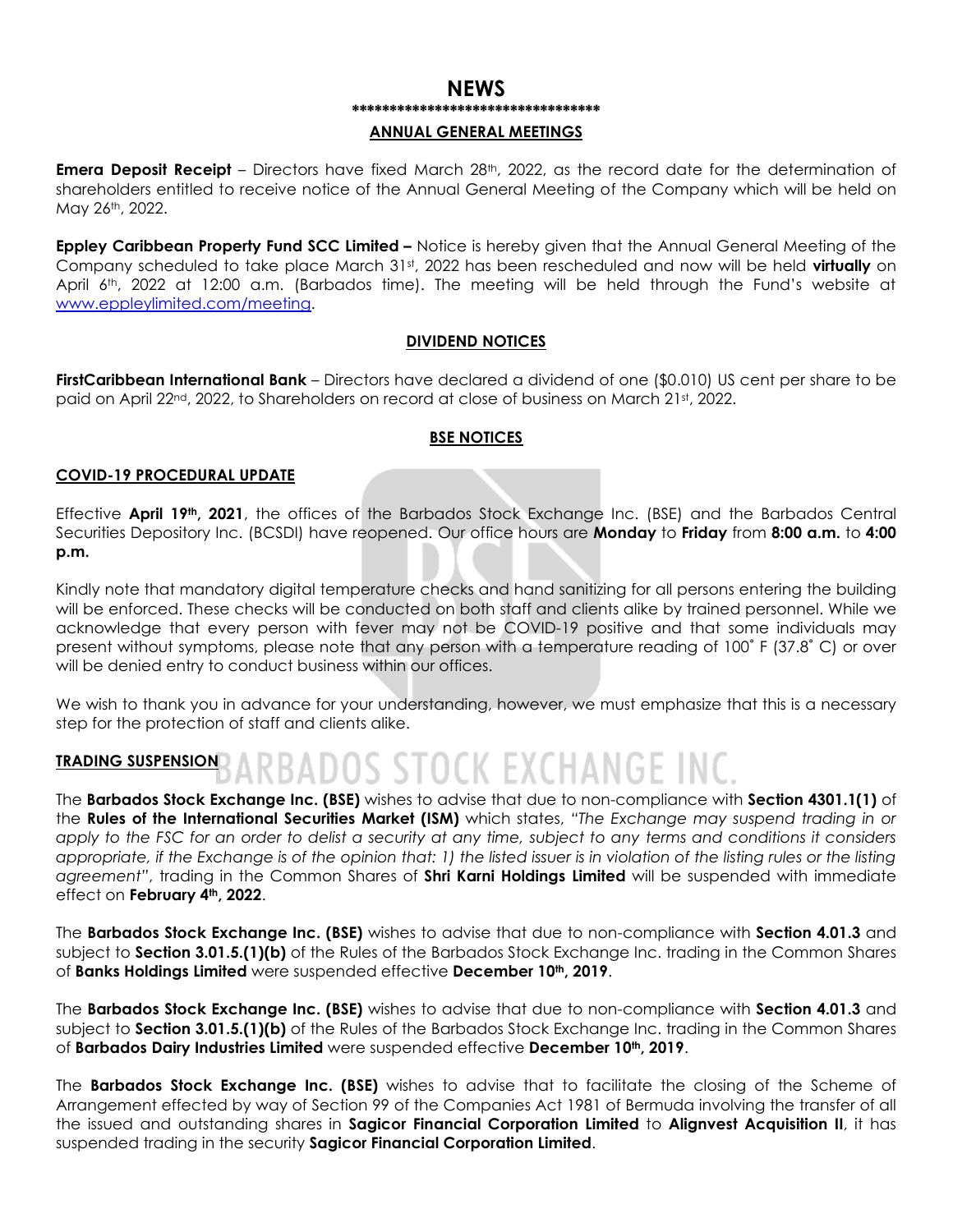| 8th Avenue Belleville, ST. MICHAEL. BARBADOS.   | TEL:436-9871/72 FAX 429-8942 website:<br>www.bse.com.bb |        |      |     |               |                  |                 |                     |              |                 |                    |
|-------------------------------------------------|---------------------------------------------------------|--------|------|-----|---------------|------------------|-----------------|---------------------|--------------|-----------------|--------------------|
| <b>SHARE SUMMARY INFORMATION</b>                |                                                         |        |      |     |               |                  |                 |                     |              |                 |                    |
| Wednesday March 23, 2022                        |                                                         |        |      |     |               |                  |                 |                     |              |                 |                    |
| Company                                         | <b>Last Trade</b><br>Date                               | Volume | High | Low | Last<br>Close | Current<br>Close | Price<br>Change | <b>Bid</b><br>Price | Ask<br>Price | <b>Bid Size</b> | Ask<br><b>Size</b> |
| ABV Investments Incorporated                    | 28-Jan-22                                               |        |      |     | \$0.30        | \$0.30           |                 | \$0.01              | \$0.30       | 9,539           | 11,838             |
| <b>BICO Limited</b>                             | 17-Feb-22                                               |        |      |     | \$3.11        | \$3.11           |                 | \$3.10              | \$3.11       | 70              | 2,330              |
| <b>Banks Holdings Limited -+</b>                | 09-Dec-19                                               |        |      |     | \$4.85        | \$4.85           |                 | \$4.85              |              | 14,477          |                    |
| <b>Barbados Dairy Industries Limited -+</b>     | 04-Oct-19                                               |        |      |     | \$3.00        | \$3.00           |                 |                     |              |                 |                    |
| <b>Barbados Farms Limited</b>                   | 01-Mar-22                                               |        |      |     | \$0.40        | \$0.40           |                 | \$0.40              | \$0.68       | 1,044           | 1,600              |
| Cave Shepherd and Company Limited               | 07-Jan-22                                               |        |      |     | \$4.20        | \$4.20           |                 | \$4.20              | \$6.53       | 46              | 1,000              |
| FirstCaribbean International Bank -*            | 18-Mar-22                                               |        |      |     | \$1.69        | \$1.69           |                 |                     | \$1.69       |                 | 40,632             |
| Eppley Caribbean Property Fund SCC - Dev Fund   | 18-Mar-22                                               |        |      |     | \$0.12        | \$0.12           |                 | \$0.12              | \$0.16       | 371,119         | ,000,228           |
| Eppley Caribbean Property Fund SCC - Value Fund | 28-Feb-22                                               |        |      |     | \$0.54        | \$0.54           |                 |                     | \$0.54       |                 | 86,377             |
| <b>Goddard Enterprises Limited</b>              | 22-Mar-22                                               |        |      |     | \$2.18        | \$2.18           |                 | \$2.18              | \$2.20       | 1,480           | 191                |
| Insurance Corporation of Barbados Limited       | 17-Mar-22                                               |        |      |     | \$1.78        | \$1.78           |                 |                     | \$1.78       |                 | 9,348              |
| One Caribbean Media Limited                     | 30-Mar-21                                               | u,     |      |     | \$2.20        | \$2.20           |                 |                     | \$2.20       |                 | 3,499              |
| Sagicor Financial Corporation Pref 6.5%         | 23-Jun-16                                               |        |      |     | \$2.26        | \$2.26           |                 |                     |              |                 |                    |
| Sagicor Financial Corporation Limited -+        | 29-Nov-19                                               |        |      |     | \$2.80        | \$2.80           |                 |                     |              |                 |                    |
| West India Biscuit Company Limited              | 18-Mar-22                                               |        |      |     | \$31.25       | \$31.25          |                 | \$14.45             | \$34.00      | 21              | 850                |
| <b>Emera Deposit Receipt</b>                    | 14-Aug-20                                               |        |      |     | \$23.56       | \$23.60          | \$0.04          | \$23.00             |              | 30              |                    |
| <b>TOTAL SHARES BOUGHT &amp; SOLD</b>           |                                                         | ÷,     |      |     |               |                  |                 |                     |              |                 |                    |
|                                                 |                                                         |        |      |     |               |                  |                 |                     |              |                 |                    |
| <b>Junior Market</b>                            |                                                         |        |      |     |               | $\sim$           |                 |                     |              |                 |                    |
| <b>TOTAL SHARES BOUGHT &amp; SOLD</b>           |                                                         |        |      |     |               |                  |                 |                     |              |                 |                    |
|                                                 |                                                         |        |      |     |               |                  |                 |                     |              |                 |                    |
| <b>Fixed Income</b>                             |                                                         |        |      |     |               |                  |                 |                     |              |                 |                    |
| <b>GOB Series B</b>                             | 14-Mar-22                                               |        |      |     | \$65.00       | \$65.00          |                 | \$65.00             | \$80.00      | 868,896.22      | 2,732.00           |
| <b>GOB Series C</b>                             |                                                         |        |      |     |               |                  |                 |                     |              |                 |                    |
| <b>GOB Series D</b>                             | 12-Nov-19                                               |        |      |     | \$50.00       | \$50.00          |                 |                     | \$50.00      |                 | 65,000.26          |
| <b>GOB</b> Series F                             | 17-Feb-22                                               |        |      |     | \$89.00       | \$89.00          |                 |                     |              |                 |                    |
| <b>GOB</b> Series I                             | 24-Mar-20                                               |        |      |     | \$65.00       | \$65.00          |                 |                     | \$70.00      |                 | 19,617.00          |
| <b>TOTAL SHARES BOUGHT &amp; SOLD</b>           |                                                         |        |      |     |               |                  |                 |                     |              |                 |                    |
| * = Security is Trading X-Div                   |                                                         |        |      |     |               |                  |                 |                     |              |                 |                    |
| *+* = Security is Suspended                     |                                                         |        |      |     |               |                  |                 |                     |              |                 |                    |
| $**$ = Rights Issued                            |                                                         |        |      |     |               |                  |                 |                     |              |                 |                    |